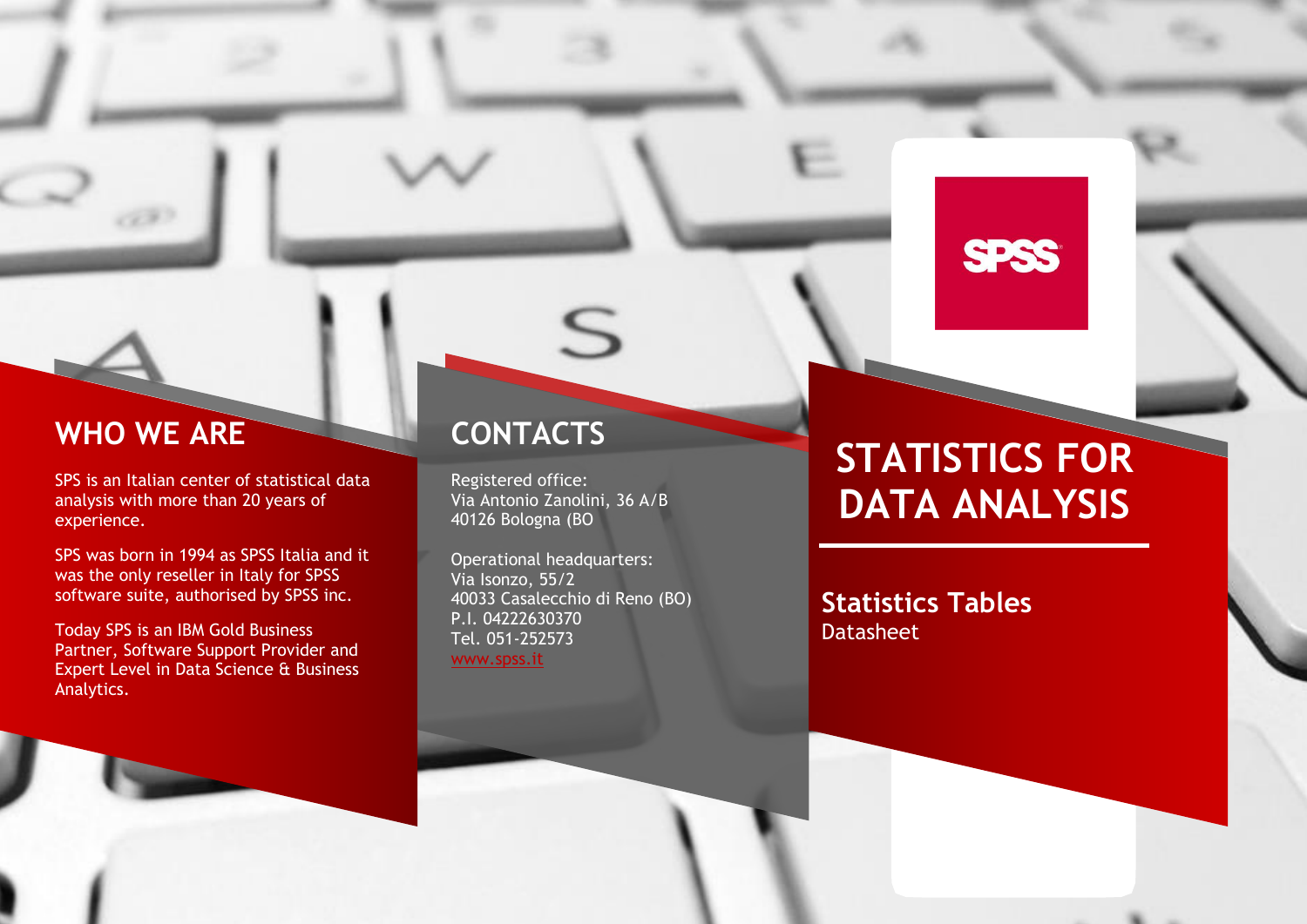**Highlights Statistics for Data Analysis**

- Get support through every step of the analytical process
- Carry out essential analyses from an intuitive graphical interface
- Select from more than a dozen integrated products to make specialized analyses faster and easier

# **Statistics for Data Analysis**

Organizations can solve a wide array of business and research problems with the solution [Statistics for Data Analysis.](https://www.spss.it/statistics-for-data-analysis)

Compared to other statistical software, the solution is easier to use, has a lower total cost of ownership and more comprehensively addresses the entire analytical process, from planning to data collection to analysis, reporting and deployment.

Organizations of all types rely on Statistics for Data Analysis to help increase revenue, outmaneuver competitors, conduct research and make better decisions. With decades of built-in expertise and innovation, it's a leading choice for reliable statistical analysis.

Statistics Base is part of the solution [Statistics for Data Analysis,](https://www.spss.it/statistics-for-data-analysis) which consists of:

- Software license
- Add-On
- SPS Service Program

This comprehensive, easy-to-use solution includes many different procedures and tests to help users solve complex business and research challenges.

SPS S.r.l. P.iva 04222630370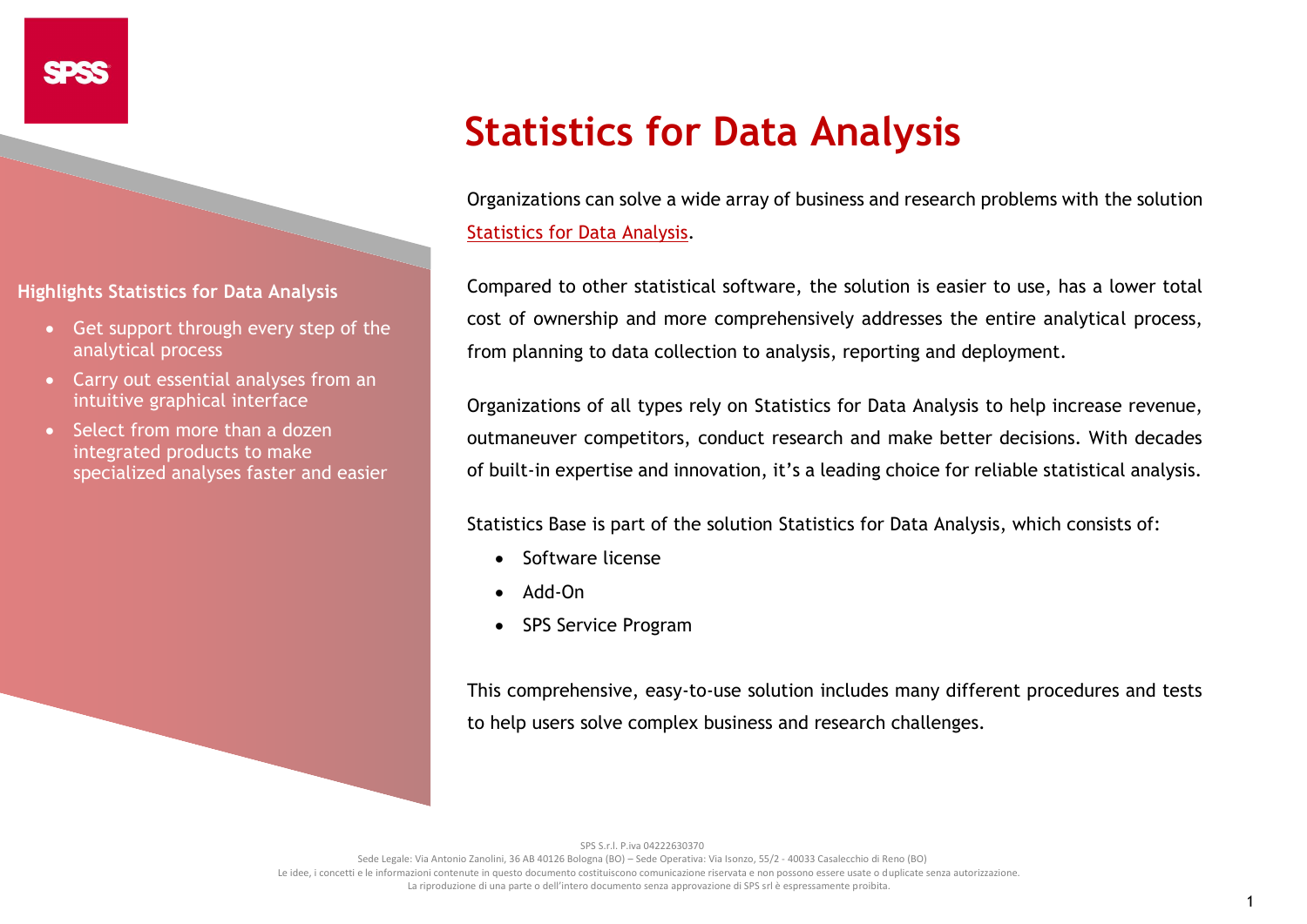**Business Benefit Statistics for Data Analysis**

- Support business decisions with databased analytics for improved outcomes
- Be more confident in your results by incorporating data from many different sources, including geospatial information, in your analysis and using proven, tested techniques to perform your analysis
- Save time and effort with capabilities that enable experienced analysts to develop procedures or dialogs that others can use to speed through repetitive tasks
- Give results greater impact by using visualization capabilities that clearly show others the significance of your findings

# **Statistics for Data Analysis**

The solution analytical capabilities to meet the analysis requirements of any type of organization, from basic tools for solving common problems to advanced analytical techniques that enable all type of organization to address complex challenges. Statistics for Data Analysis can help you:

• Analyze your data with new and advanced statistics, including a variety of new features within UNIANOVA methods

- Integrate better with third-party applications, including stronger integration with Microsoft Office
- Save time and effort with productivity enhancements:
	- o More attractive and modern-looking charts in Chartbuilder
	- o New groundbreaking features in Statistics Amos 25
	- o Data and syntax editor enhancements
	- o Accessibility improvements for the visually impaired
	- o Updated merge user interface
	- o Simplified toolbars

Statistics for Data Analysis can access quickly, manage and analyze any kind of dataset,

including survey data, corporate databases or data downloaded from the web.

In addition, the software can process Unicode data. This eliminates variability in data due to language-specific encoding and enables your organization to view, analyze and share data written in multiple languages.

SPS S.r.l. P.iva 04222630370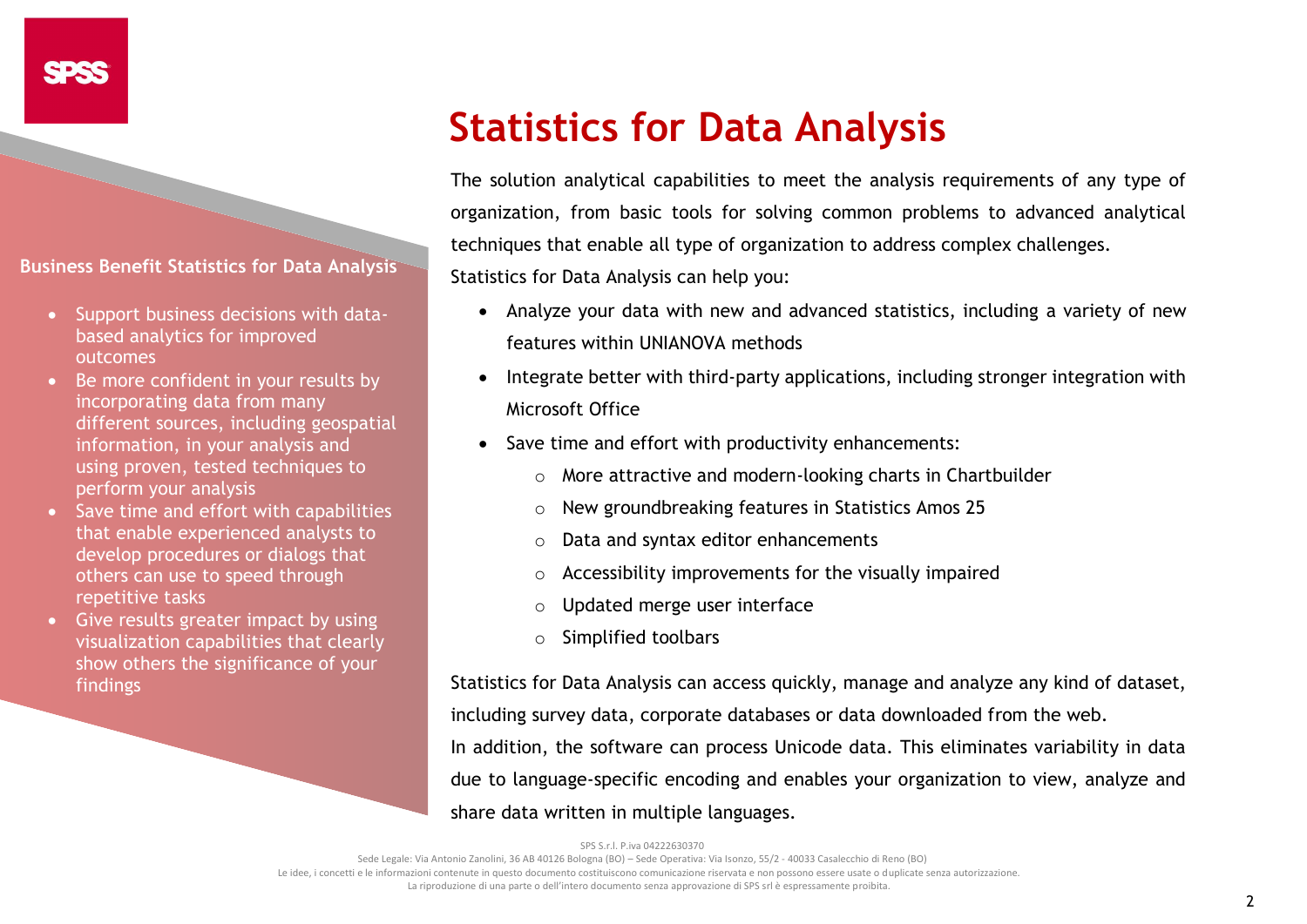# **Highlights**

- Build tables quickly and easily using drag-and-drop functionality
- Preview tables as you build them and make changes in real time
- Exclude specific categories, display missing value cells, add subtotals to your table, and more
- Easily export tables to Microsoft Word, Microsoft Excel or Microsoft PowerPoint for use in reports
- Automate the reports you use frequently

# **Statistics Tables** Datasheet

You often report the results of your analyses to decision makers, colleagues, clients, grant committees or others. Building tabular reports, however, can be a timeconsuming, trial-and-error process. Statistics Tables enables you to view your tables as you build them, so you can create polished, accurate tables in less time.

Statistics Tables makes it easy for you to summarize your Statistics data in different styles for different audiences. Its build-as-you-go interface updates in real time, so you always know what your tables will look like. You can add descriptive and inferential test statistics, for example, and then customize the table so your audience can easily understand the information. When your tables are complete, you can export them to Word, Excel and PowerPoint, as well as HTML.

This software is ideal for anyone who creates and updates reports on a regular basis, including people who work in survey or market research, the social sciences, database or direct marketing and institutional research.

SPS S.r.l. P.iva 04222630370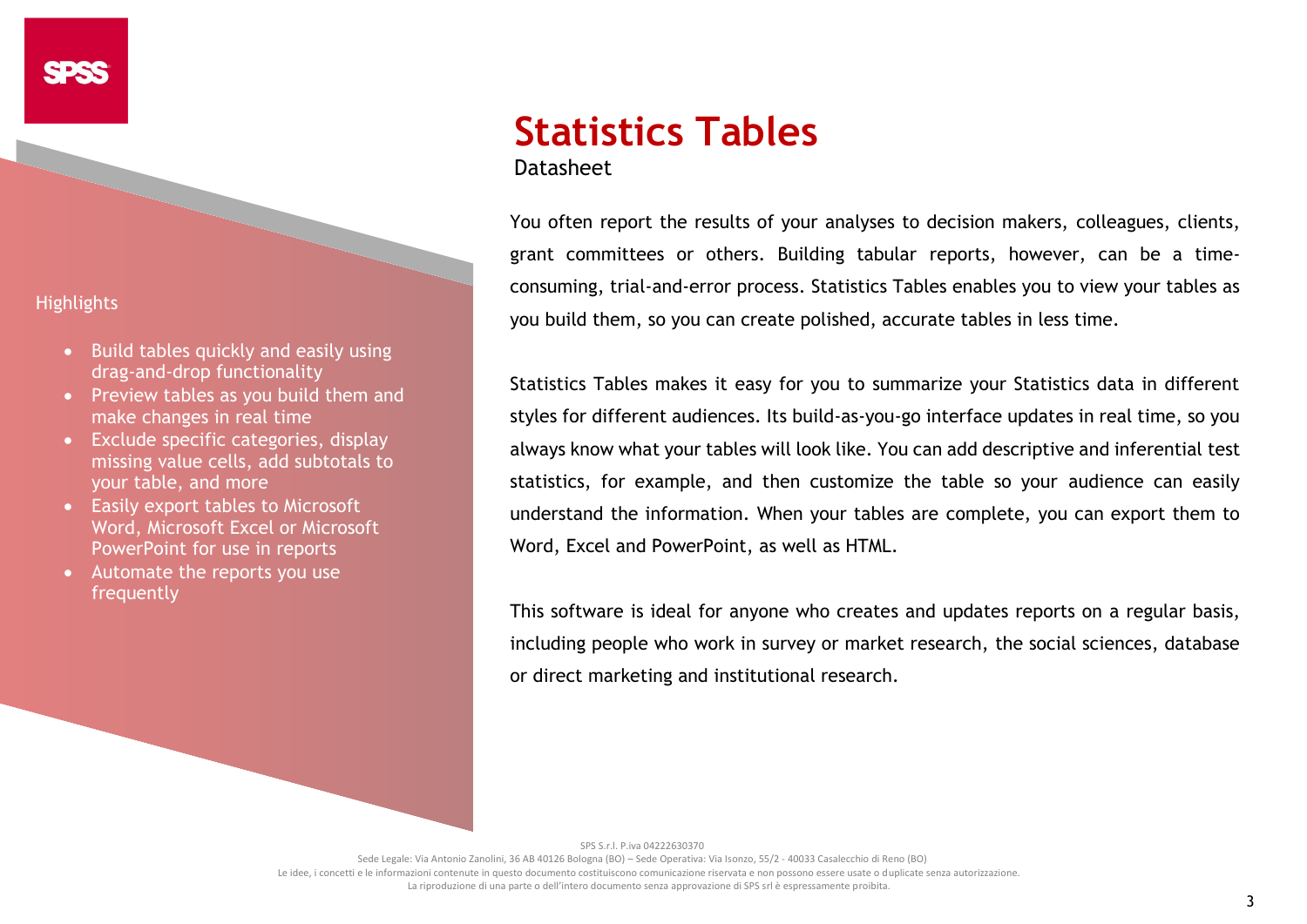# **Statistics Tables**

# Datasheet

Statistics Tables offers features that make it easier than ever to deliver information your colleagues can act on without further processing. These capabilities include:

- Calculated output fields Save time and effort by creating new fields directly in your Statistics Tables output, and using them to perform calculations (e.g., sum, difference, percentage difference) on output categories.
- Significance test results in the output The results of significance tests are shown directly in Statistics Tables output instead of in a separate table, removing the need to combine findings manually.
- An interactive table builder Preview your tables as you create them.
- Category management Exclude specific categories, display missing value cells and add subtotals to your table
- Significance tests Chi-square test of independence, comparison of column means (*t* test) or comparison of column proportions (z test).
- Easy export of tables to Word, Excel or PowerPoint for use in reports.

# **Preview tables as you build them**

The Statistics Tables intuitive graphical user interface takes the guesswork out of building tables. Its drag-and drop capabilities and preview pane enable you to see what your tables will look like before you click "OK."

Create your own dictionary information for variables with Custom Attributes. For example, create a custom attribute that represents the full text of a survey question when a code name such as "demo01" is used as the variable name. You can also create custom attributes describing transformations for a derived variable with information explaining how you transformed the variable.

To create a table, just drag your desired variables into the table preview builder. You don't have to write complicated syntax or work with dialog boxes. And you can move variables easily from row to column for precise positioning. The table preview builder updates after every change you make, so you can see the formatting effect immediately. You can also add, swap and nest variables, or hide variable labels, directly from within the table preview builder. And you can collapse large, complex tables for a more concise view, and still see your variables.

SPS S.r.l. P.iva 04222630370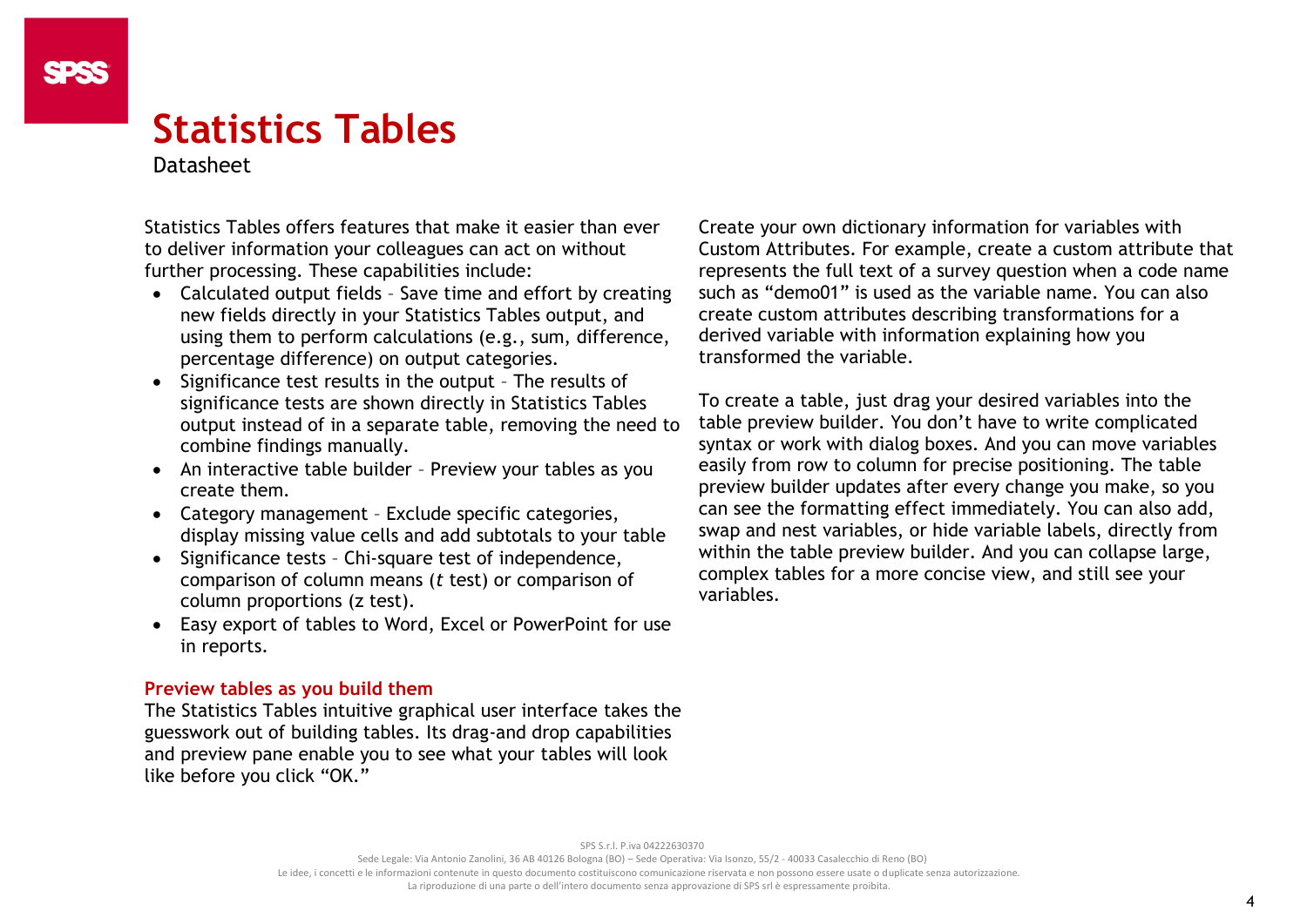| Tabelle personalizzate<br>Tabella Titoli Statistiche del test Opzioni                                              |       |                          |                                |           |            |                           |                          | $\times$ |
|--------------------------------------------------------------------------------------------------------------------|-------|--------------------------|--------------------------------|-----------|------------|---------------------------|--------------------------|----------|
| Variabili:                                                                                                         |       |                          |                                |           |            | Normale <b>B</b> Compatto |                          | E        |
| Numero dell'ordin<br>& Vendita/Intervento<br><sup>2</sup> Tipo cliente [Tipol                                      |       |                          | Colonne<br><b>Tipo cliente</b> |           |            |                           |                          |          |
| Importo intervento                                                                                                 |       |                          | Aziende                        | Enti      | Università | Privati                   | Sanità                   |          |
| Importo intervento                                                                                                 |       |                          | Conteggio                      | Conteggio | Conteggio  | Conteggio                 | Conteggio                |          |
| Ore uomo impieg<br>Area geografica [a                                                                              |       |                          | nnnn                           | nnnn      | nnnn       | nnnn                      | nnnn                     |          |
| <b>A</b> Data                                                                                                      |       |                          |                                |           |            |                           |                          |          |
| Mese dell'ordine [                                                                                                 |       |                          |                                |           |            |                           |                          |          |
| Categorie:<br><b>El Aziende</b><br><b>IFF</b> Enti<br><b>H</b> Università<br><b>III Privati</b><br><b>H</b> Sanità | Righe |                          |                                |           |            |                           |                          |          |
| Definisci                                                                                                          |       | Statistiche di riepilogo |                                |           |            |                           |                          |          |
| N <sub>%</sub> Statistica di riepilogo                                                                             |       | Posizione:               | Colonne                        | ۳         | Nascondi   |                           | Posizione categoria:     |          |
| 88 Categorie e totali                                                                                              |       | Origine:                 | Variabili di colonna           | v         |            |                           | Impostazione predefinita |          |
|                                                                                                                    |       | OK                       | Incolla                        | Reimposta | Annulla    | Guida                     |                          |          |

*Figure 1*: Statistics Tables has an intuitive graphical user interface that takes the guesswork out of building tables. Drag your desired variables to the table builder. As shown in this screen, you can preview the category list (lower left corner) before dragging the desired categories to the table.

#### **Customize your tables**

Display information the way you want to with the category management features in Statistics Tables. Create totals and subtotals without changing your data file. You can combine several categories into a single category, for example, for frequent top- and bottom-box analyses. You can also sort categories within your table without affecting the subtotal calculation.

Make your tables more precise, as you create them, by changing variable types or excluding categories. You can display or exclude categories with no counts for clearer and more concise output. Or sort and rank categories based on cell values for a neater, more informative table.

## **Get in-depth analyses**

You can use Statistics Tables as an analytical tool to understand your data better and create tables that present your results most effectively. Give your readers reports that enable them to delve into the information and make well-informed decisions.

Highlight opportunities or problem areas in your results when you include inferential statistics. Using inferential test statistics enables you to compare means or proportions for demographic groups, customer segments, time periods or other categorical variables. You can also identify trends, changes or major differences in your data.

Sede Legale: Via Antonio Zanolini, 36 AB 40126 Bologna (BO) – Sede Operativa: Via Isonzo, 55/2 - 40033 Casalecchio di Reno (BO)

Le idee, i concetti e le informazioni contenute in questo documento costituiscono comunicazione riservata e non possono essere usate o duplicate senza autorizzazione

La riproduzione di una parte o dell'intero documento senza approvazione di SPS srl è espressamente proibita.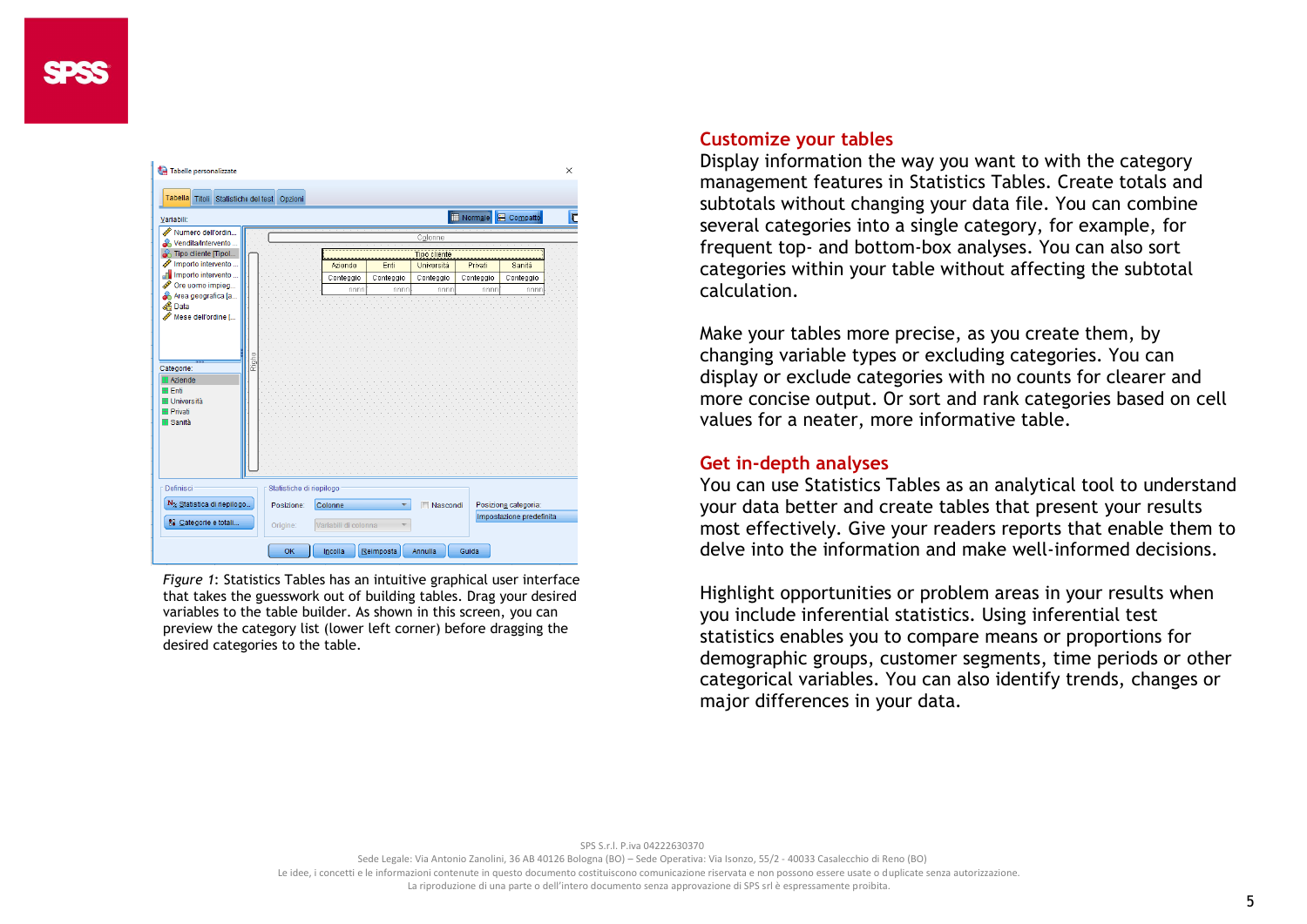You can also select summary statistics, which include everything from simple counts for categorical variables to measures of dispersion. Summary statistics for categorical variables and multiple response sets include counts and a wide variety of percentage calculations, including row, column, subtable, table and valid N percentages. Summary statistics for scale variables and custom total summaries for categorical variables include mean, median, percentiles, sum, standard deviation, range and minimum and maximum values. To focus on specific results, you can sort categories by any summary statistic you used.

## **Control your table output**

Many time-saving features in Statistics Tables help you create tables with just the look you want. You can:

- Add titles and captions.
- Use table expressions in titles.
- Specify minimum and maximum column widths for individual tables during table creation.

And, when used Statistics Base, you can access additional features such as TableLook and scripts, which allow you to automate formatting and other repetitive tasks.

|              |            | Area geografica |                    |  |  |
|--------------|------------|-----------------|--------------------|--|--|
|              |            | Europa          | Resto del<br>mondo |  |  |
|              |            | Conteggio       | Conteggio          |  |  |
| Tipo cliente | Aziende    | 86              | 58                 |  |  |
|              | Enti       | 53              | 42                 |  |  |
|              | Università | 97              | 75                 |  |  |
|              | Privati    | 9               | 3                  |  |  |
|              | Sanità     | 36              | 27                 |  |  |

*Figure 2:*Two-dimensional crosstabulation: This example shows the relationship between two categorical variables, Geographic area and Customer. Using Geographic area as the row variable and Customer as the column variable, you can create a twodimensional crosstab that shows the number of Customer in each Geographic area category.

# **Share results more easily with others**

Once you have results, you need to put them in the hands of those who need them. Statistics Tables enables you to create results as interactive pivot tables for export to Word or Excel. This not only improves your workflow, it saves time because you don't have to reconfigure your tables. No editing is required after you export your tables. You can, however, insert descriptive content if you choose to.

#### **Save time and effort by automating frequent reports**

Do you regularly create reports that have the same structure? Do you spend a lot of time updating reports? Use syntax and automation in Statistics Tables to run frequently needed reports in production mode.

SPS S.r.l. P.iva 04222630370

Sede Legale: Via Antonio Zanolini, 36 AB 40126 Bologna (BO) – Sede Operativa: Via Isonzo, 55/2 - 40033 Casalecchio di Reno (BO) Le idee, i concetti e le informazioni contenute in questo documento costituiscono comunicazione riservata e non possono essere usate o duplicate senza autorizzazione

La riproduzione di una parte o dell'intero documento senza approvazione di SPS srl è espressamente proibita.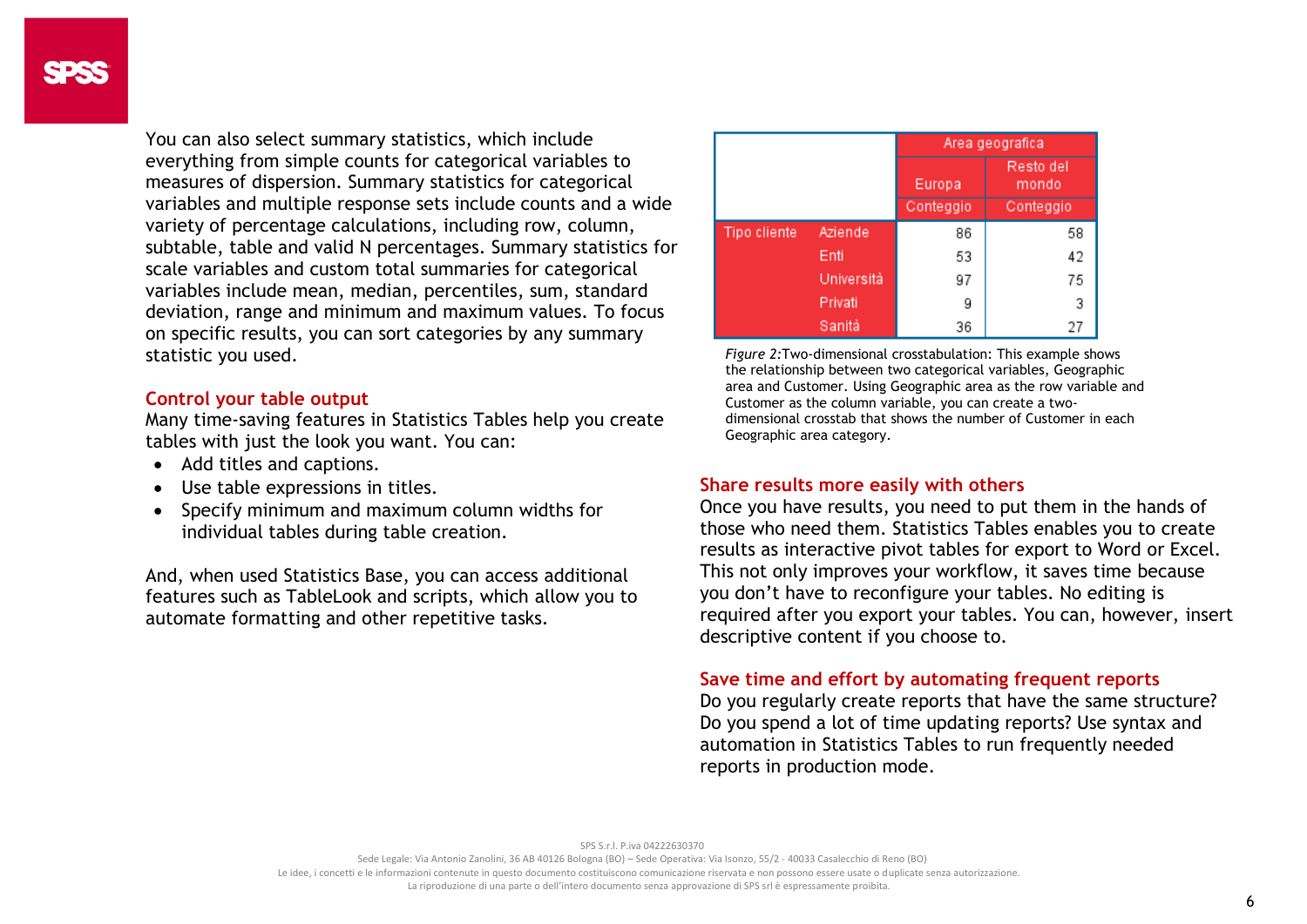When you create a table, Statistics Tables records every click you make and saves your actions as syntax. To run an automated report, you simply paste the relevant syntax into a syntax window, then just click and go. With syntax and automation, your report is ready quickly and easily.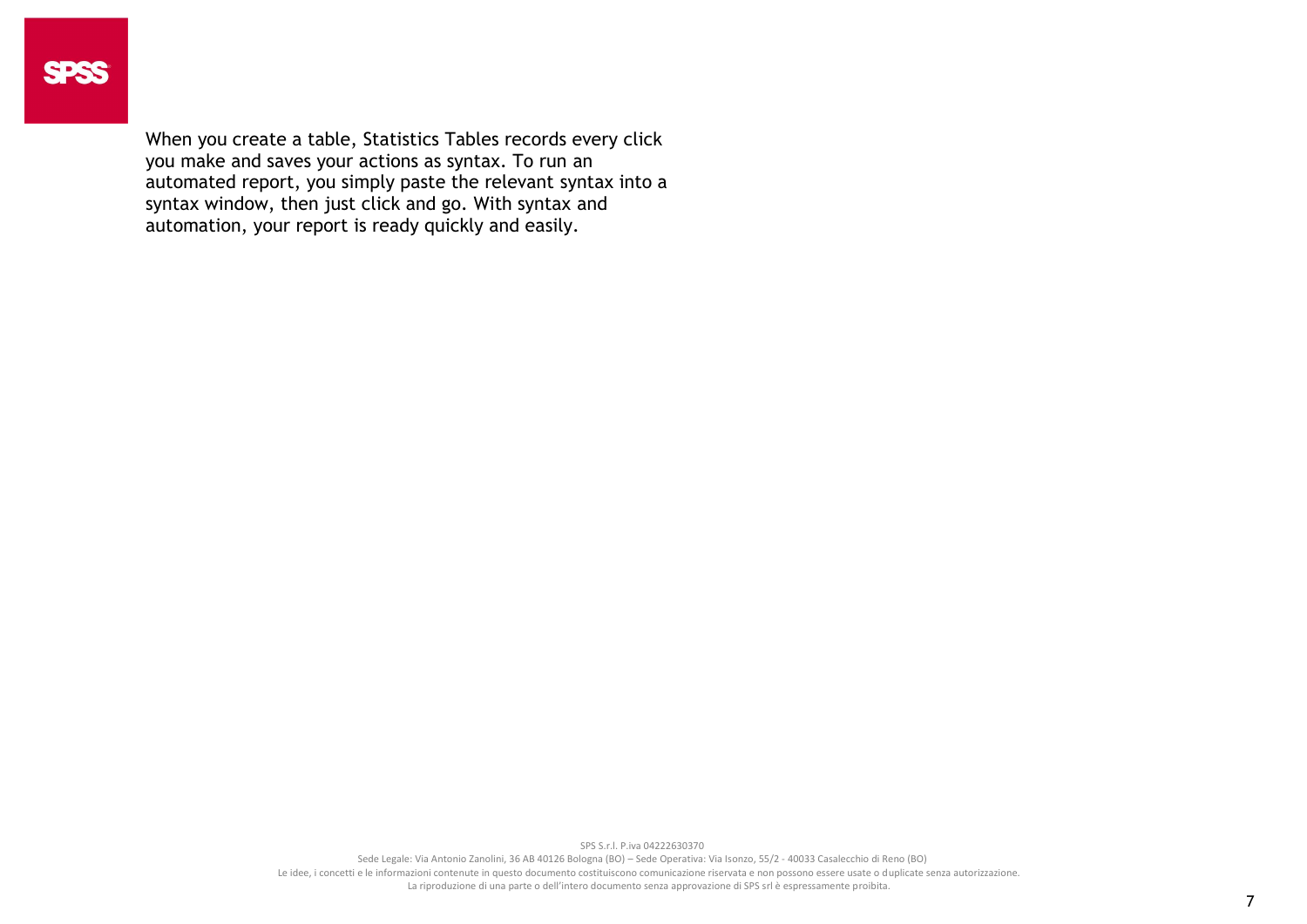# **Statistics Tables Features**

#### **Graphical user interface**

- Simple, drag-and-drop table builder interface enables you to preview tables as you select variables and options
- Single, unified table builder, instead of multiple menu choices and dialog boxes for different table types, makes building tables easier

#### **Control contents**

- Create tables with up to three display dimensions: Rows (stub), columns (banner), and layers
- Nest variables to any level in all dimensions
- Crosstabulate multiple independent variables in the same table
- Display frequencies for multiple variables side by side with tables of frequencies
- Display all categories when multiple variables are included in a table, even if a variable has a category without responses
- Display multiple statistics in rows, columns or layers Place totals in any row, column or layer
- Create subtotals for subsets of categories of a categorical variable
- Perform calculations (e.g., sum, difference, percentage difference) on output categories, and display the results in new fields created directly in SPSS Custom Tables output
	- o No limit on the number of calculated fields
- Show significance test results directly in the output instead of in a separate table
	- o No need to combine findings in a Word document
	- o Complies with APA guidelines
- Customize your control over category display order and selectively show or hide categories
- Better control how you display your data using expanded category options:
	- o Sort categories by any summary statistic in your table
	- o Hide the categories that comprise subtotals you can remove a category from the table without removing it from the subtotal calculation

#### **Test statistics**

- Select from these significance tests:
	- $\circ$  Chi-square test of independence
	- o Comparison of column means (*t* test)
	- $\circ$  Comparison of column proportions (z test)
- Select from these summary statistics: Count, count row %, count column %, count table %, count subtable %, layer %, count table row %, count table column %, valid N row %, valid N column %, valid N table %, valid N subtable %, valid N layer %, valid N table row %, valid N table column %, total N row %, total N column %, total N table %, total N subtable %, total N layer %, total N table row %, total N table column %, maximum, mean, median, minimum, missing, mode, percentile, percentile 05, percentile 25, percentile 75, percentile 95, percentile 99, range, standard error (SE) mean, standard deviation (SD), sum, total N, valid N, variance, sum row %, sum column %, sum table %, sum subtable %, sum layer %, sum table row % and sum table column %
- Calculate statistics for each cell, subgroup or table
- Calculate percentages at any or all levels for nested variables
- Calculate counts and percentages for multiple response variables based on the number of responses or the number of cases
- Select percentage bases for missing values to include or exclude missing responses
- Exclude subtotal categories from significance tests
- Run significance tests on multiple response variables

#### **Formatting controls**

- Directly edit any table element, including formatting and labels
- Sort tables by cell contents in ascending or descending order
- Automatically display labels instead of coded values
- Specify minimum and maximum width of table columns (overrides TableLooks)
- Show a name, label or both for each table variable
- Display missing data as blank, zero, ".," or any other user-defined term, such as "missing"
- • Set titles for pages and tables to be multiple lines with left, right or center justification

SPS S.r.l. P.iva 04222630370

Sede Legale: Via Antonio Zanolini, 36 AB 40126 Bologna (BO) – Sede Operativa: Via Isonzo, 55/2 - 40033 Casalecchio di Reno (BO)

Le idee, i concetti e le informazioni contenute in questo documento costituiscono comunicazione riservata e non possono essere usate o duplicate senza autorizzazione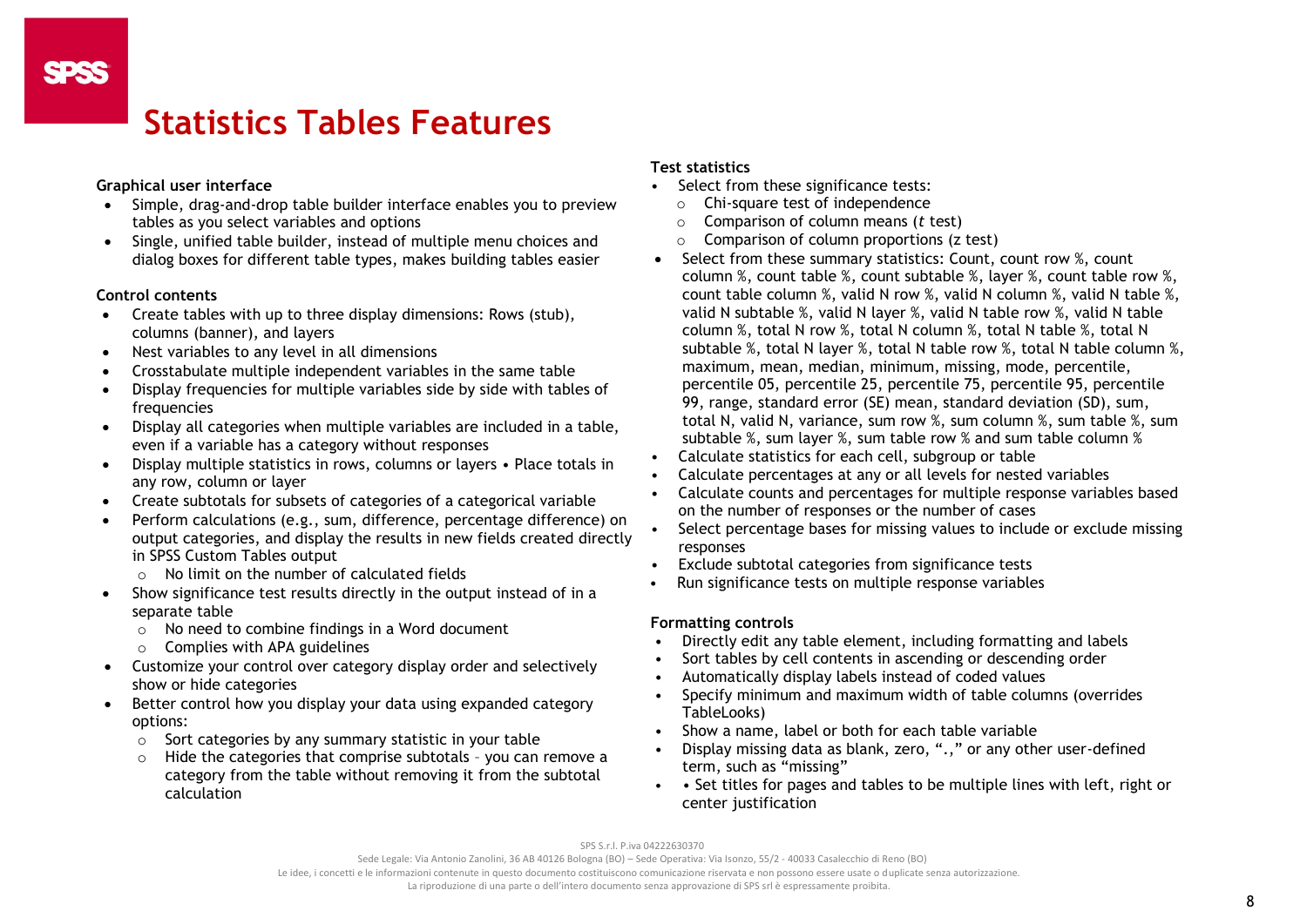- Add captions for pages or tables
- Specify corner labels
- Customize labels for statistics
- Display the entire label for variables, values and statistics
- Format numerical results: Commas, date/time, dollars, F (standard numeric), negative parentheses, "N=," parentheses (around numbers of percentages), percentages and customized formats
- Apply preformatted TableLooks to results
- Define the set of variables that is related to multiple response data and save it with your data definition for subsequent analysis
- Accepts both long- and short-string elementary variables
- Imposes no limit on the number of sets that can be defined or the number of variables that can exist in a set
- All results are produced as Statistics pivot tables so you can explore your results more easily with the pivot feature
	- $\sim$  Rearrange columns, rows, and layers by dragging icons for easier ad hoc analysis
	- o Toggle between layers by clicking on an icon for easier comparison between subgroups
	- $\circ$  Reset a table to its original organization with a simple menu choice
	- o Rotate even the outermost nests in the stub, banner and layer to uncover information that can be easily hidden in large reports

#### **Syntax**

• Syntax converter translates syntax created in versions earlier than SPSS Tables 11.5 into CTABLES syntax

#### **Printing formats**

- Print more than one table per page
- Specify page layout: Top, bottom, left and right margins; page length
- Use the global break command to produce a table for each value of a variable when the variable is used in a series of tables

#### **Two-stage least squares (2SLS)**

Helps control for correlations between predictor variables and error terms

- Use structural equations and instrumental variables
- Set control for correlations between predictor variables and
- error terms
- Display output in pivot tables

#### **Probit**

Evaluates the value of stimuli using a logit or probit transformation of the proportion responding

- Transform predictors: Base 10, natural or user-specified base (including none)
- Allow for natural response rate estimates or specify them yourself
- Use algorithm control parameters: Convergence, iteration limit and heterogeneity criterion probability
- Select from the following statistics: Frequencies, fiducial confidence intervals, relative median potency, test of
- parallelism, plots of observed probits or logits
- Display output in pivot tables

SPS S.r.l. P.iva 04222630370

Sede Legale: Via Antonio Zanolini, 36 AB 40126 Bologna (BO) – Sede Operativa: Via Isonzo, 55/2 - 40033 Casalecchio di Reno (BO)

Le idee, i concetti e le informazioni contenute in questo documento costituiscono comunicazione riservata e non possono essere usate o duplicate senza autorizzazione

La riproduzione di una parte o dell'intero documento senza approvazione di SPS srl è espressamente proibita.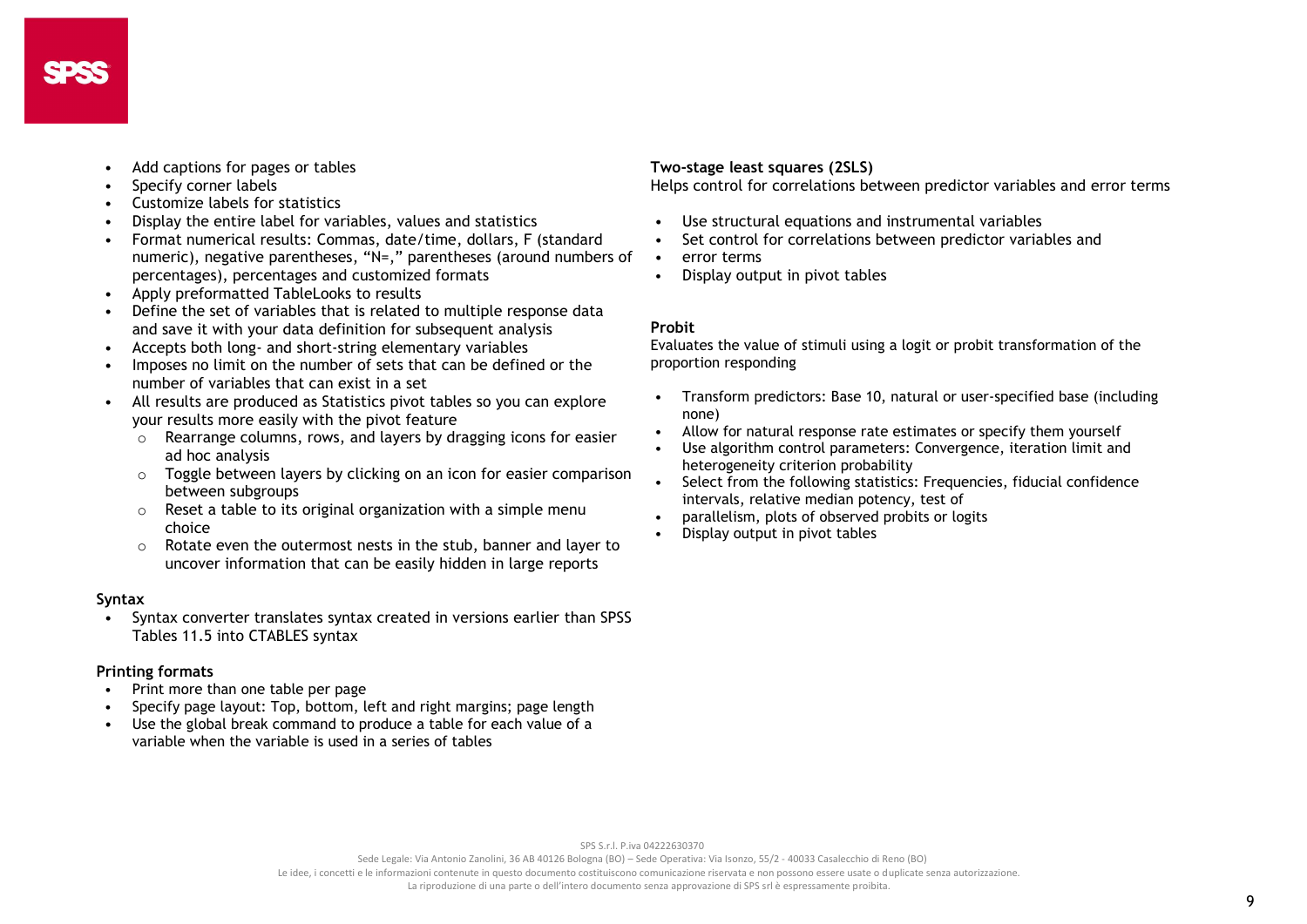#### **Statistics for Data Analysis solution**

Add more analytical power, as you need it, with optional modules and stand-alone software from the Statistics for Data Analysis family.

# **Statistics Base**

Statistics Base includes the core capabilities to take the analytical process from start to finish. It is easy to use and includes a broad range of procedures and techniques to increase revenue, outperform competitors, conduct research and make better decisions.

# **Statistics Advanced**

Statistics Advanced includes these powerful multivariate techniques: generalized linear models (GENLIN), generalized estimating equations (GEE), mixed level models, general linear mixed models (GLMM), variance component estimation, MANOVA, Kaplan-Meier estimation, Cox regression, hiloglinear, loglinear and survival analysis.

# **Statistics Bootstrapping**

Statistics Bootstrapping enables researchers and analysts to use bootstrapping techniques on a number of tests contained in Statistics for Data Analysis modules. This provides an efficient way to ensure that your models are stable and reliable. With Statistics Bootstrapping, you can reliably estimate the standard errors and confidence intervals of a population parameter like a mean, median, proportion, odds ratio, correlation coefficient, regression coefficient and numerous.

# **Statistics Categories**

Unleash the full potential of your categorical data through perceptual maps with optimal scaling and dimension reduction techniques. This add-on module provides you with everything you need to analyze and interpret multivariate data and their relationships more completely.

# **Statistics Complex Samples**

Incorporate complex sample designs into data analysis for more accurate analysis of complex sample data. Statistics Complex Samples, with specialized planning tools and statistics, reduces the risk of reaching incorrect or misleading inferences for stratified, clustered or multistage sampling.

# **Statistics Conjoint**

Statistics Conjoint helps market researchers develop successful products. By performing conjoint analysis, you learn what product attributes are important in the consumer's mind and what the most preferred attribute levels are, and can perform pricing studies and brand equity studies.

# **Statistics Tables**

Use Statistics Tables to present survey, customer satisfaction, polling and compliance reporting results. Features such as a table builder preview, included inferential statistics and data management capabilities make it easy to clearly communicate your results.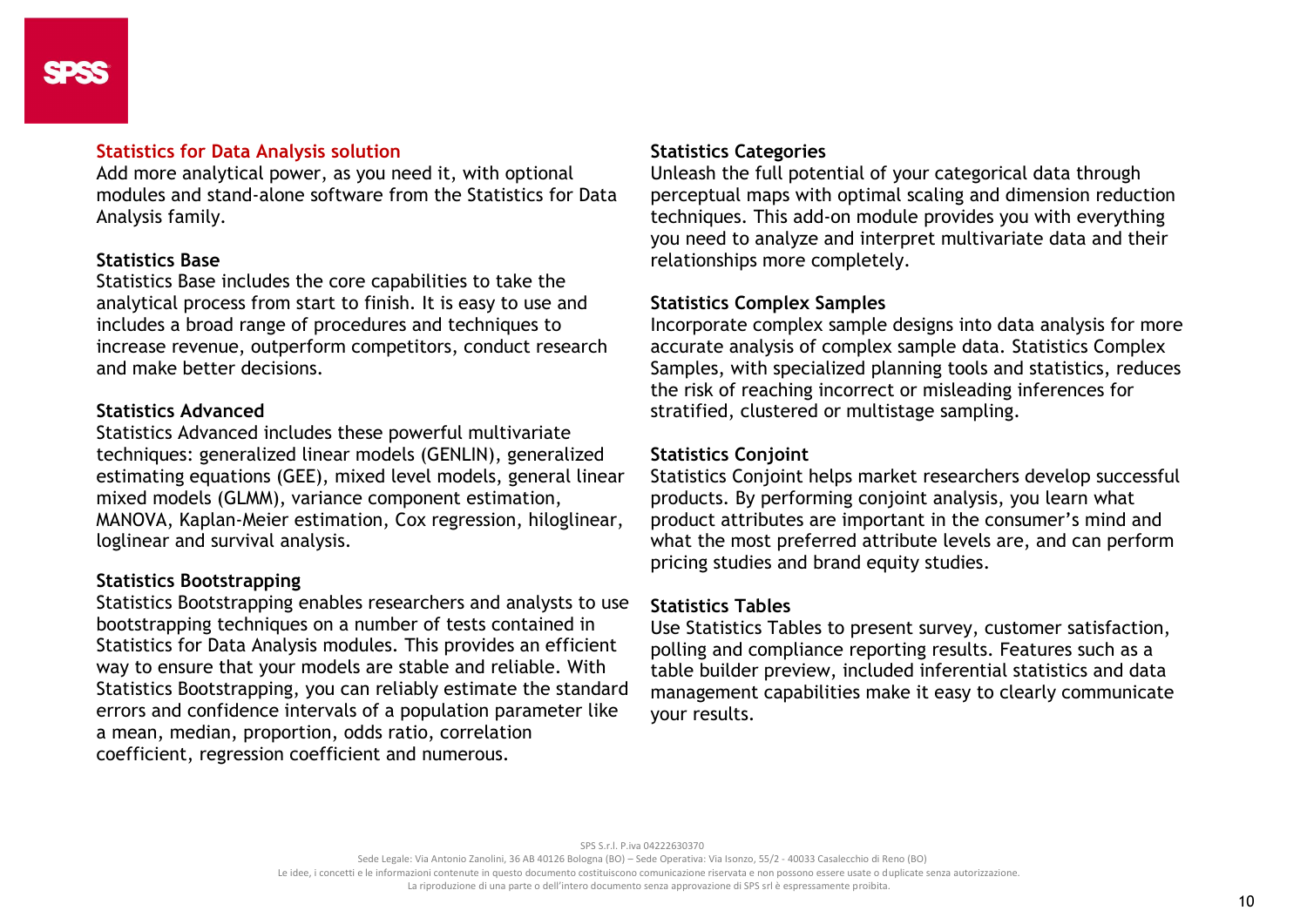### **Statistics Preparation**

With Statistics Preparation, you gain several procedures that facilitate the data preparation process. This add-on module enables you to easily identify suspicious and invalid cases, variables and data values; view patterns of missing data; summarize variable distributions to get your data ready for analysis; and more accurately work with algorithms designed for nominal attributes.

# **Statistics Decision Trees**

Create highly visual classification and decision trees directly within Statistics for Data Analysis for segmentation, stratification, prediction, data reduction and variable screening, interaction identification, category merging and discretizing continuous variables. Highly visual trees enable you to present results in an intuitive manner.

# **Statistics Direct Marketing**

Statistics Direct Marketing helps marketers perform various kinds of analyses easily and confidently, without requiring a detailed understanding of statistics. They can conduct recency, frequency and monetary value (RFM) analysis, cluster analysis, and prospect profiling. They can also improve marketing campaigns through postal code analysis, propensity scoring, and control package testing. And they can easily score new customer data and access pre-built models.

# **Statistics Exact Tests**

Statistics Exact Tests always provides you with correct p values, regardless of your data structure, even if you have a small number of cases, have subset your data into fine breakdowns or have variables where 80 percent or more of the responses are in one category.

## **Statistics Forecasting**

Improve forecasting with complete time-series analyses, including multiple curve-fitting, smoothing models, methods for estimating autoregressive functions and temporal causal modelling. Use the Expert Modeler to automatically determine

which ARIMA (autoregressive integrated moving average) process or exponential smoothing model best fits your timeseries and independent variables, eliminating selection through trial and error.

# **Statistics Missing Values**

If values are missing from your data, this module may find some relationships between the missing values and other variables. In addition, the missing values module can estimate what the value would be if data weren't missing.

#### **Statistics Neural Networks**

Use the Statistics Neural Networks module to model complex relationships between inputs and outputs or to discover patterns in your data. Choose from algorithms that can be used for classification (categorical outcomes) and prediction (numerical outcomes). The two available algorithms are Multilayer Perceptron and Radial Basis Function.

SPS S.r.l. P.iva 04222630370

Sede Legale: Via Antonio Zanolini, 36 AB 40126 Bologna (BO) – Sede Operativa: Via Isonzo, 55/2 - 40033 Casalecchio di Reno (BO)

Le idee, i concetti e le informazioni contenute in questo documento costituiscono comunicazione riservata e non possono essere usate o duplicate senza autorizzazione

La riproduzione di una parte o dell'intero documento senza approvazione di SPS srl è espressamente proibita.